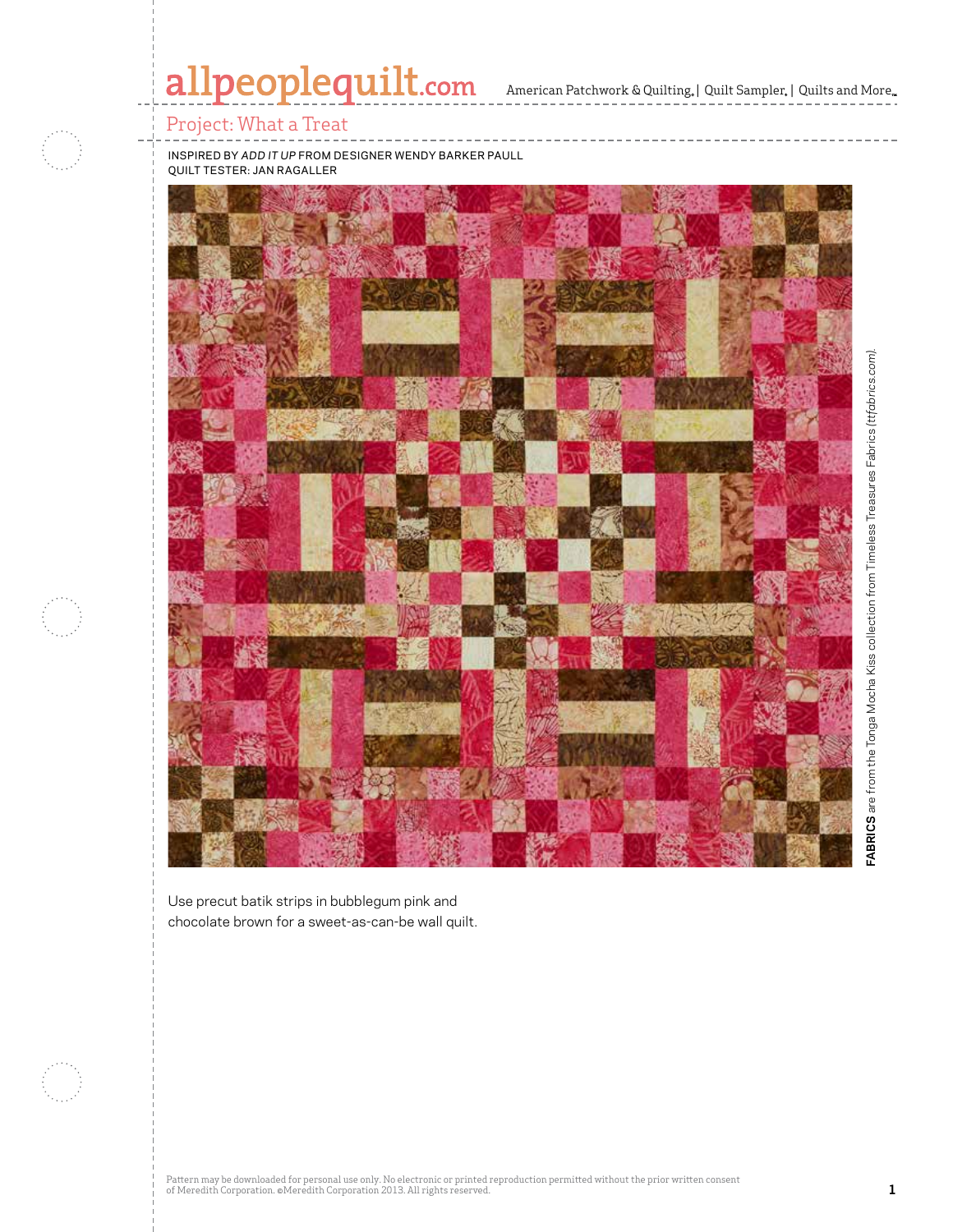# allpeoplequilt.com

American Patchwork & Quilting, | Quilt Sampler, | Quilts and More...

Project: What a Treat

- Materials
- 7-21⁄2×42" precut strips assorted brown batiks (blocks)
- **•** 9—21⁄2×42" precut strips assorted cream batiks (blocks) ■ 16–21⁄<sub>2×42</sub>" precut strips
- assorted pink batiks (blocks)
- **•** 1⁄2 yard dark brown batik (binding)
- **•** 23⁄4 yards backing fabric
- **•** 51" square batting

Finished quilt: 421⁄2" square Finished blocks: 6" square

Yardages and cutting instructions are based on 42" of usable fabric width.

Measurements include  $\frac{1}{4}$ " seam allowances. Sew with right sides together unless otherwise stated.

### Cut Fabrics

Cut pieces in the following order.

**From brown batiks, cut:**

- **•** 16-21/<sub>2</sub>×61/<sub>2</sub>" rectangles
- 36-2<sup>1</sup>⁄<sub>2</sub>" squares
- **From cream batiks, cut:**
- **•** 16—21⁄2×61⁄2" rectangles
- **•** 56—21⁄2" squares
- **From pink batiks, cut:**
- $16 21/2 \times 61/2$ " rectangles
- **•** 205—21⁄2" squares
- **From dark brown batik, cut:**
- 5-21⁄<sub>2×42</sub>" binding strips

### Assemble Blocks

- 1. Referring to Diagram 1, lay out five brown batik 2<sup>1/2</sup> squares and four cream batik 21/<sub>2</sub>" squares in three horizontal rows.
- 2. Sew together squares in each row. Press seams toward brown batik squares. Join rows to make Block A. Press seams toward middle row. Block A should be 61⁄2" square including seam allowances.
- **3.** Repeat steps 1 and 2 to make four A blocks total.
- 4. Referring to Diagram 2, lay out nine assorted pink batik 21⁄2" squares in three rows. Repeat Step 2 to make Block B. Repeat to make 20 B blocks total.
- **5.** Referring to Diagram 3, join two assorted pink batik 21/2×61/2" rectangles and one assorted cream batik 21/2×61/2" rectangle to make Block C. Press seams toward pink batik rectangles. Block C should be 61⁄2" square including seam allowances. Repeat to make eight C blocks total.
- **6.** Referring to Diagram 4, repeat Step 5 using two assorted brown batik 21/2×61/2" rectangles and one assorted cream batik 21/2×61/2" rectangle to make Block D. Repeat to make eight D blocks total.
- 7. Referring to Diagram 5, repeat steps 1 and 2 using five assorted pink batik 21⁄2" squares and four assorted cream batik 2<sup>1</sup>/<sub>2</sub>" squares to make Block E. Repeat to make five E blocks total.
- 8. Referring to Diagram 6, repeat steps 1 and 2 using five assorted cream batik 2<sup>1</sup>/<sub>2</sub>" squares and four assorted brown batik 21⁄2" squares to make Block F. Repeat to make four F blocks total.

## Assemble Quilt Top

1. Referring to Quilt Assembly Diagram, lay out blocks in seven horizontal rows.

- 2. Sew together blocks in each row. Press seams in one direction, alternating direction with each row.
- **3.** Join rows to make quilt top; press seams in one direction.

# Finish Quilt

- 1. Layer quilt top, batting, and backing; baste. Quilt as desired.
- 2. Bind with dark brown batik binding strips.